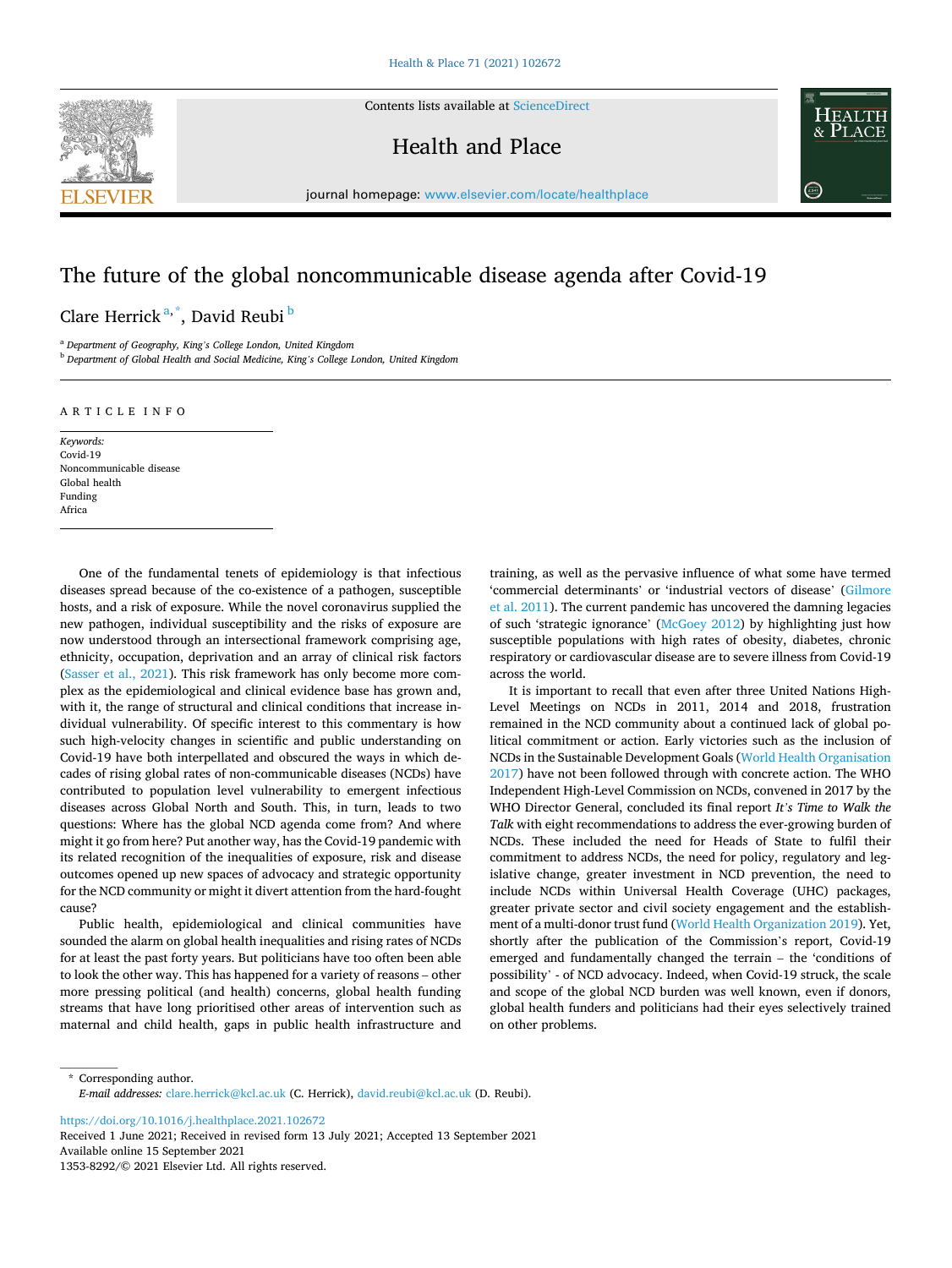The case of NCDs is a clear example of the frequent divide between global and domestic health agendas and the cognitive dissonance that often characterises this. The same diseases that are known as "chronic" domestically in the United States or "long term conditions" in the UK are called "noncommunicable" in the global space dominated by actors like the WHO and the World Bank ([Schwartz et al. 2021\)](#page-2-0). In the nomenclature brought forth by Covid-19, NCDs are now known by the terms "underlying medical conditions", "pre-exisiting conditions" or "co-morbidities", which in the US alone affect an estimated 60% of the population. The past year has consequently and indelibly changed how we think about our existing health and the threat to our future health and how these might manifest across a range of spatial scales from the household up. It has also furnished us with a new language with which to talk about a problem that was already known. To further complicate matters, it has also shown that the categorical divisions between infectious and chronic diseases or communicable and noncommunicable diseases are a particularly unhelpful fallacy [\(Seeberg and Meinert 2015](#page-2-0)), given the syndemicity of the novel coronavirus with a broad host of these "pre-existing conditions" [\(Singer and Rylko-Bauer 2021\)](#page-2-0). Thus, while Covid-19 has arguably instilled a heightened collective awareness of the susceptibility and vulnerabilities created by NCDs, this has most frequently been conceptualised at the individual or national scale. As such, the future of the *global* NCD agenda remains a very open question.

In the early months of the pandemic, the known chronic conditions that might elevate the risk of severe disease were far fewer and mobilised public and political awareness around relatively simple ascriptions of clinical vulnerability. But, as risk assessment tools have been refined, conditions such as diabetes or obesity have shifted from being clear markers of clinical vulnerability to being part of a broader risk matrix hidden within complex algorithms. The "[qcovid](https://qcovid.org/Calculation)" risk assessment tool used by the UK's National Health Service [\(Clift et al., 2020\)](#page-2-0), for example, now lists no less than 30 medical conditions, additional mental health diagnoses, the use of certain medications or procedures, postcode, ethnicity, sex at birth and body mass index to classify individual risk levels. Such tools are an important step forward in predicting the risk of exposure and of serious illness or mortality from Covid-19. They also emerge from a recognition that initial classifications of clinical vulnerability failed to represent the true social and economic distribution of risk (see for example [House of Commons Committee of Public](#page-2-0)  [Accounts 2021](#page-2-0); [Public Health England 2020\)](#page-2-0). However, as risk prediction tools and algorithms have become more sophisticated, simple initial ascriptions of risk to exisiting NCDs have been complicated by the panoply of additional demographic, socio-economic and geographic risk factors. This has arguably weakened the strategic levers for action among the advocacy community as public messaging on vulnerability has become increasingly diffuse.

From an advocacy standpoint, Covid-19 should represent a moment of unparalleled potential leverage for an NCD community that should be galvanised by the heightened visibility of the category's five constituent diseases: cancer, cardiovascular disease, chronic respiratory disease, diabetes and, most recently, mental health. Within the NCD community, there has long been debate about the overly simple rendering of this category (and its five behavioural and environmental risk factors) and its failure to communicate the extent to which many NCDs actually have infectious aetiologies [\(Bukhman et al., 2020](#page-2-0)). Now, that has been turned on its head again as NCDs themselves emerge as a risk factor for infectious disease. These epidemiological interactions and their clear link to environmental and climate change offer fascinating points of future leverage for the NCD community (see [World Health Organization 2020](#page-2-0)). At the same time, the pandemic has amplified the structural and behavioural risk factors for NCDs – rates of global poverty are increasing ([Lakner et al., 2021](#page-2-0)), as are social and economic inequalities, scores of healthcare workers have died across Global North and South, access to medical treatment has been curtailed, education disrupted, rights eroded, jobs lost and many 'unhealthy commodities industries' have been able to use Covid-19 as an effective Corporate Social Responsibility

vehicle ([van Schalkwyk et al. 2021](#page-2-0)). These are far from novel issues for the NCD community and suggest that there is a chance that we may be entering a new phase of global awareness of the social and structural determinants of health.

Throughout the pandemic, for example, the heavy burden of NCDs has been among the many explanatory paradigms in countries such as the US, UK, India and Brazil that have endured high rates of Covid-19 mortality and morbidity. Conversely, their supposed absence has been used to support theories about why some countries have performed better in managing Covid-19 than might have been expected. The socalled "African paradox" [\(Ghosh et al. 2020](#page-2-0)) is one such example. Here, Covid-19 reported mortality rates were far lower than initially expected across the continent ([Lawal 2021](#page-2-0)), an anomaly ascribed to a younger population and low rates of cardiovascular disease. Yet while Sub-Saharan Africa does have a lower burden of noncommunicable disease in a *comparative* sense, Covid-19 has exacerbated the significant *absolute* burden by disrupting access to treatment, reinforcing conditions of stigma, and potentially worsening many "pre-existing conditions" through its complex, long-term sequelae [\(Rosenthal et al., 2020\)](#page-2-0). Given the NCD advocacy movement was founded on clearly articulating the relationship between NCDs and development and making visible the previously underacknowledged burden of disease from NCDs in Lowand Middle-Income Countries ([Alwan et al. 2011\)](#page-2-0), theories such as the "African paradox" threaten to undo much of that work by underplaying the already-significant toll of NCDs. And, crucially, with Africa's 'third wave' now accelerating fast, the "African paradox" no longer seems quite so paradoxical as hospitals are overrun, oxygen supplies depleted and mortality rates surge. Indeed, recent attempts to estimate global excess mortality suggest that Covid-19 mortality rates in Sub-Saharan Africa are 14 times that of official estimates [\(The Economist 2021](#page-2-0)). This figure draws attention to just how little we really know about how and why people get sick and die in much of the Global South due to an extreme paucity of vital statistics, despite the algorithmic acrobatics of the Global Burden of Disease ([Gaudilliere and Gasnier 2020;](#page-2-0) [Gouda](#page-2-0)  [et al., 2019\)](#page-2-0).

Data gaps merely serve to perpetuate a situation where health systems that have been calibrated by the architecture of global health to deliver infectious disease treatment priorities [\(Benton 2015\)](#page-2-0) have long failed to adequately deliver on NCD prevention or control. However, on the flip side, growing awareness of the disruption to NCD treatment by Covid-19 across global north and south has offered a new angle on questions of social justice, equity and a clear entry point into debates over UHC and future pandemic preparedness. A recent opinion piece by Katie Dain, CEO of the NCD Alliance, argues just this – that 'our failure to invest in NCDs has come back to haunt us' and that the likelihood of future pandemics is only growing and preparedness means 'recognising NCD prevention and care as essential aspects of health security' ([2021](#page-2-0)). Her argument that NCDs need to be included in the narrow range of indicators for health security (i.e. the Global Health Security Index) is an important point of novel metricisation, accountability and leverage for the global NCD agenda. In a fascinating reversal (and perhaps admittance of the partial failure) of the huge work that went into carving out NCDs as a distinct category and workstream within the WHO, current advocacy calls for the greater *integration* of NCDs within communicable disease programmes. The vision of future pandemic preparedness thus brings NCDs into UHC, primary healthcare and communicable disease programmes under the banner of global health security. This is a fascinating development for NCD advocacy which has struggled with leveraging any kind of securitisation frame.

On a final point, it should be noted that vaccinations (and the lack thereof) have started to obscure and replace NCDs as explanatory frame for Covid-19 mortality. In countries with high rates of vaccination, morbidity and mortality is increasingly being narrated as an issue of those who are "unvaccinated", whether by choice, chance, or design. Across the world, vaccine equity and access are really the only viable pandemic exit route. The necessarily single-minded focus on this does,